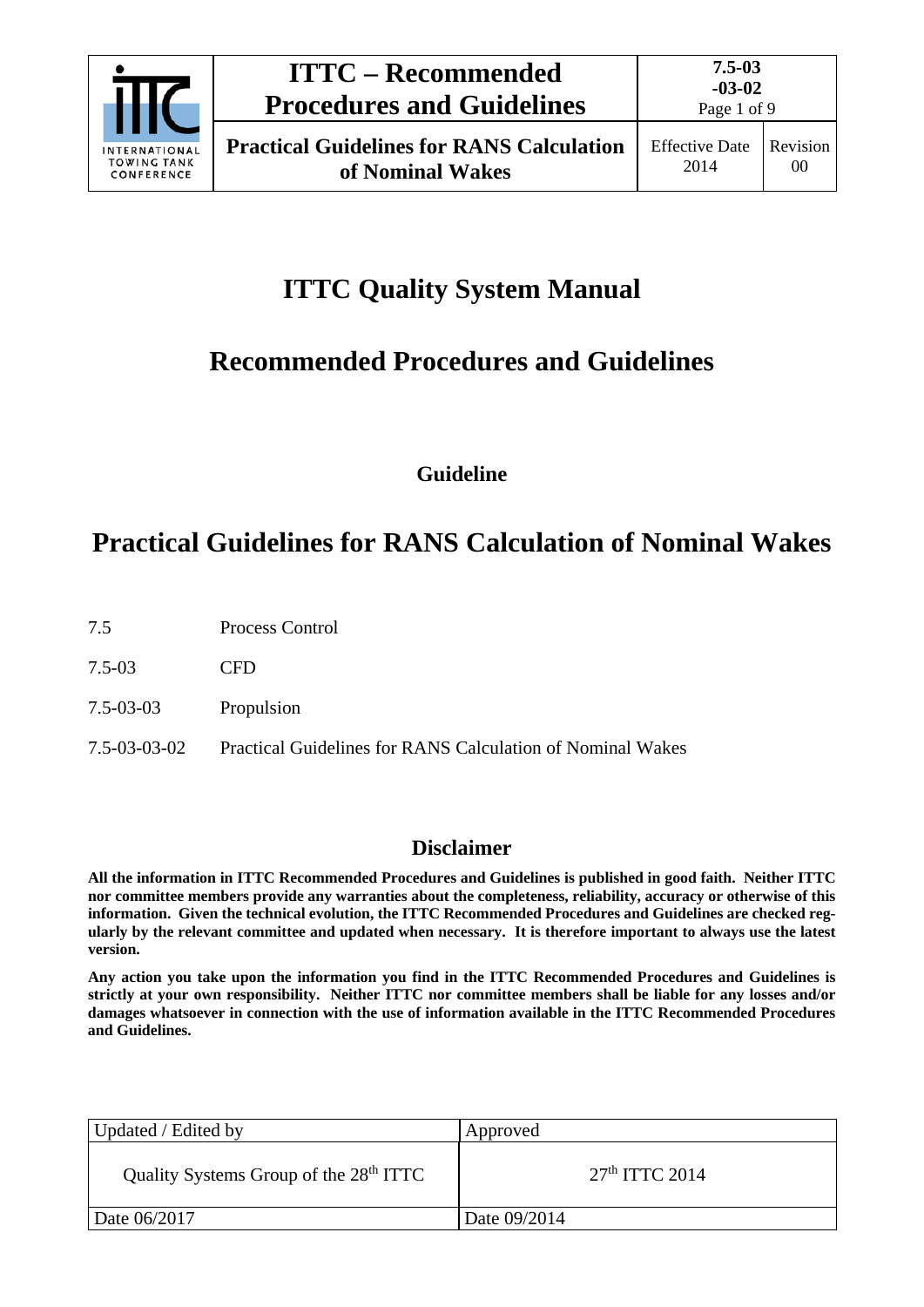

# **ITTC – Recommended Procedures and Guidelines**

Effective Date 2014 Revision 00

# **Table of Contents**

| 1. |                                                        |    |                                         |
|----|--------------------------------------------------------|----|-----------------------------------------|
|    |                                                        |    | 3.2.1 Free Surface and Sinkage and Trim |
| 2. | <b>CHOICE OF MODEL OR FULL</b>                         |    |                                         |
|    |                                                        |    |                                         |
| 3. | <b>NOMINAL WAKE IN MODEL</b>                           |    |                                         |
|    |                                                        |    |                                         |
|    |                                                        |    |                                         |
|    |                                                        |    |                                         |
|    | 3.1.2 Computational Domain and<br>Boundary Conditions4 | 4. |                                         |
|    |                                                        |    |                                         |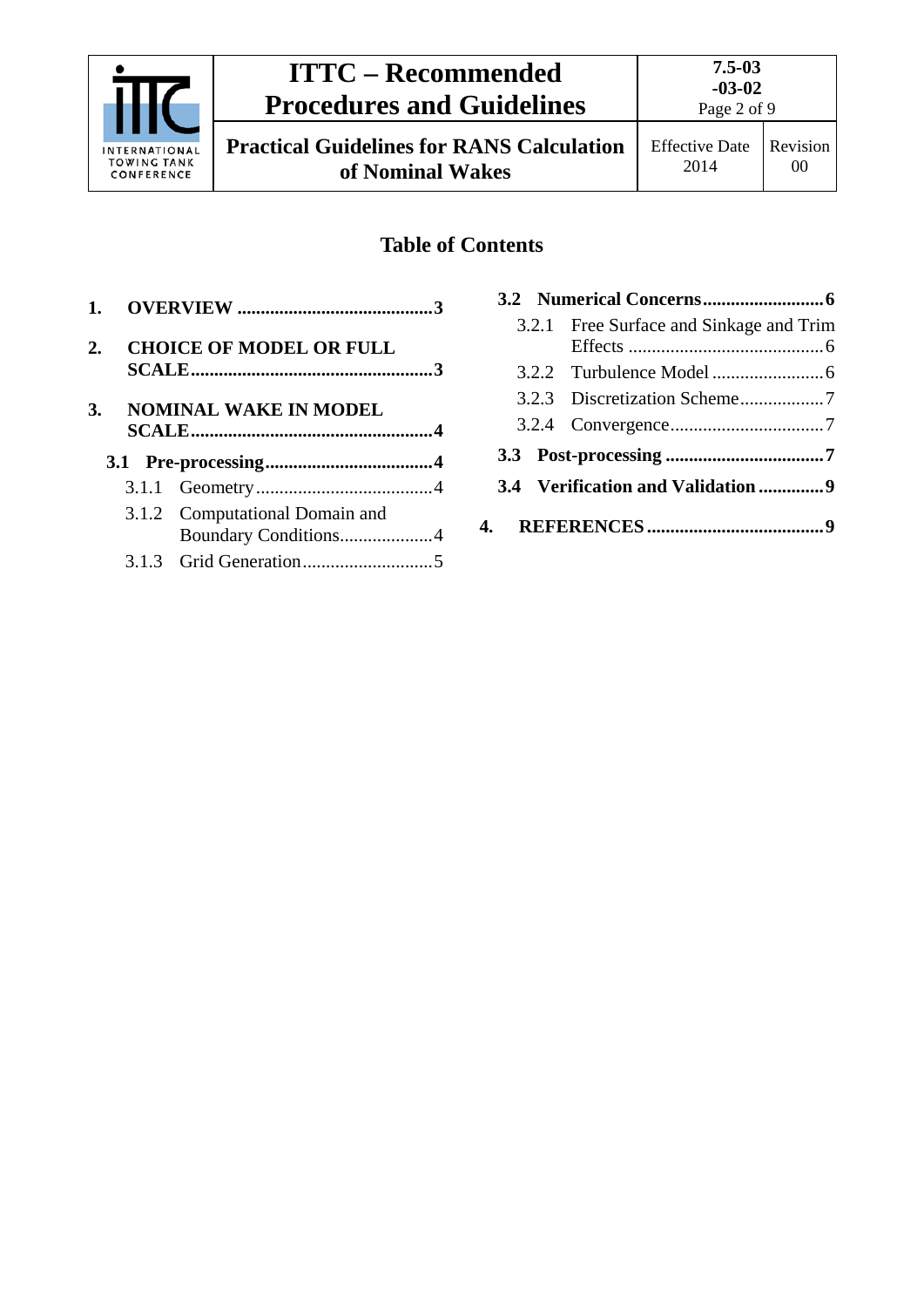

# **Practical Guidelines for RANS Calculation of Nominal Wakes**

### <span id="page-2-0"></span>**1. OVERVIEW**

The present guideline is written as a complement to ITTC guideline 7.5-03-02-03 (2014), "Practical Guidelines for Ship CFD Applications" and the procedures recommended herein should be in accordance with that guideline.

Nominal wake refers to the flow field in the propeller plane at ship stern, when the ship is towed in the absence of propeller. Nominal wake is needed for propeller design, optimization of hull form (stern) and construction of wake wire screen for cavitation tests in smallsized cavitation tunnels where a dummy model is used instead of a ship model. In parallel to the traditional method of measuring wake in a towing tank, nominal wake can be computationally determined today with RANS methods. The computations can be performed at model scale, full scale, or at model scale with extrapolation to full scale wake by means of semi-empirical wake scaling methods.

Computational results of wake should be presented in the same manner as proposed by the ITTC recommended procedures and guidelines 7.5-02-03-02.4 (2011), "Nominal Wake Measurement by a 5-Hole Pitot Tube".

## <span id="page-2-1"></span>**2. CHOICE OF MODEL OR FULL SCALE**

Most measured wake data is obtained on small scale models which have lower Reynolds numbers than the full scale ship. This means that the boundary layer is thicker at model scale than at full scale; hence the wake fraction is higher and must be scaled using empirical approaches to the full scale value.

RANS calculations can be performed at either model or full scale. Where model test data is available the CFD calculations should be run at the same scale for validation of the numerical model. Full scale RANS calculations can be performed to obtain the full scale wake directly. Whenever applicable and feasible, full scale wake calculations were recommended by the 26th ITTC Specialist Committee on Scaling of Wake Fields (2011). However, due to the higher Reynolds numbers full scale calculations tend to be less stable and may be difficult to obtain. In this case the wake can be obtained by extrapolation of a model scale wake field using a semiempirical wake scaling method as would be used for the measured wake in a model test.

A number of semi-empirical wake scaling methods were assessed by the 26<sup>th</sup> ITTC Specialist Committee on Scaling of Wake Field, none of the methods gave perfect agreement with the full scale CFD result (used as reference). Yet Sasajima method shows relatively better performance in the upper part of the wake field than the other methods, the committee thus recommended this method with an alert. Users are referred to the final report of the 26<sup>th</sup> ITTC Specialist Committee on Scaling of Wake Field (2011) for further detail about the pros and cons of all the assessed scaling methods.

The guideline focuses mainly on the wake prediction at model scale. As many steps involved for a model scale calculation are also valid for a full scale wake calculation, no separate chapter is written for the latter. Instead, only the issues that differ from a model scale calculation are highlighted at the end of each sub-section in italic for a full scale calculation.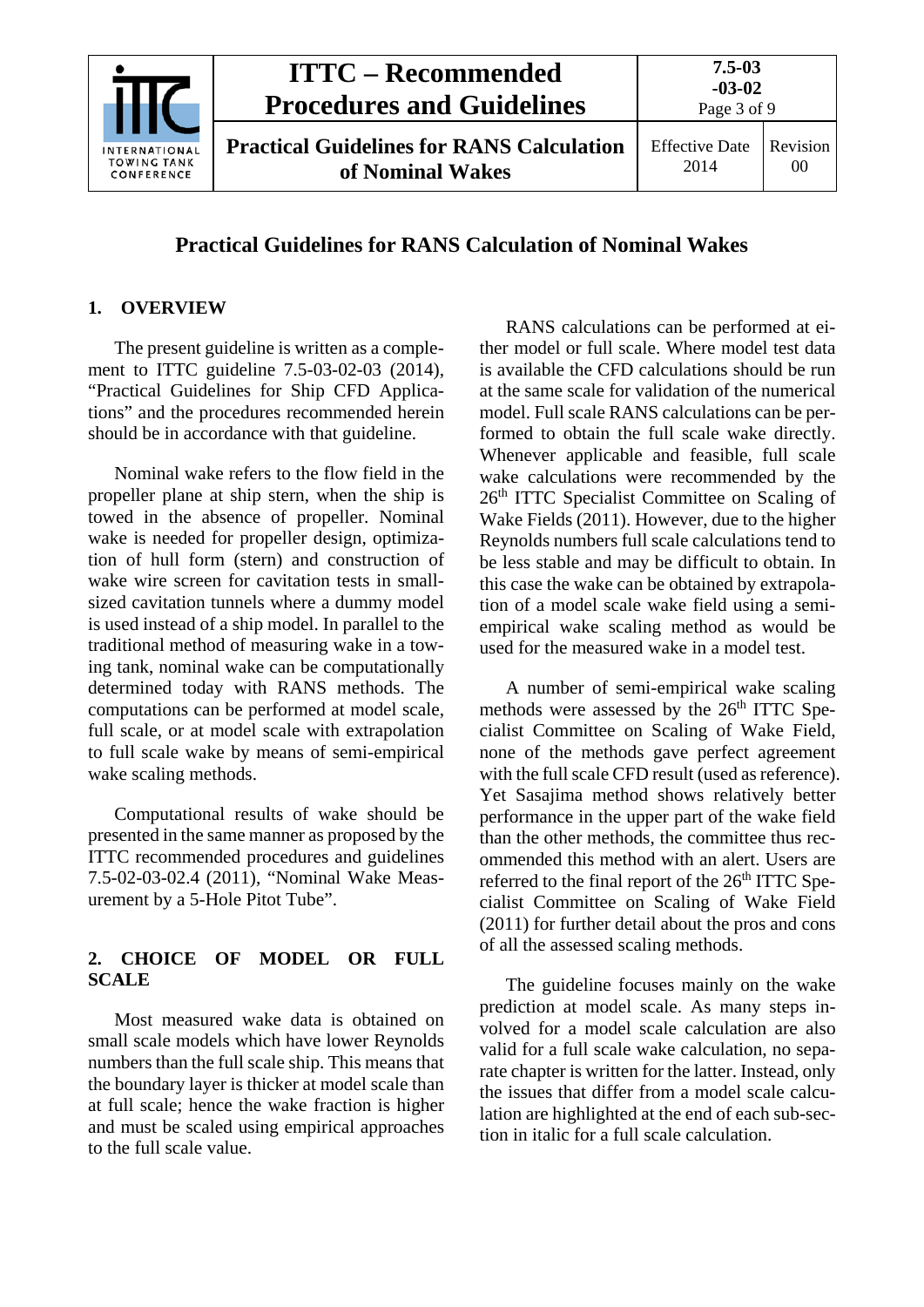|                                                   | <b>ITTC – Recommended</b><br><b>Procedures and Guidelines</b>        | $7.5 - 03$<br>$-03-02$<br>Page 4 of 9 |                |
|---------------------------------------------------|----------------------------------------------------------------------|---------------------------------------|----------------|
| INTERNATIONAL<br><b>TOWING TANK</b><br>CONFERENCE | <b>Practical Guidelines for RANS Calculation</b><br>of Nominal Wakes | <b>Effective Date</b><br>2014         | Revision<br>00 |

#### <span id="page-3-1"></span><span id="page-3-0"></span>**3. NOMINAL WAKE IN MODEL SCALE**

#### <span id="page-3-2"></span>**3.1 Pre-processing**

#### 3.1.1 Geometry

A smooth and well-defined hull geometry by means of a CAD surface description in-stead of 2D body plane is preferred. The geometry tolerance requirement for a numerical calculation is usually higher than that for model manufacturing. If a visual inspection of hull surface reveals that there are wrinkles, visible gaps or overlapping surface patches, geometry repair and cleanup may be necessary prior to the grid generation step.

Bilge keels and stabilizer fins should be included in the geometry definition. Energy saving devices like ducts and pre-swirl stators that are placed upstream propellers must be included too. For open-shaft vessels the nominal wake is strongly influenced by the shaft and bracket arrangement. The geometry of these should also be included in the model.

#### <span id="page-3-3"></span>3.1.2 Computational Domain and Boundary **Conditions**

Since the propeller is not present in the simulation and the ship is towed in a straight course, the flow is symmetrical with respect to the vertical central  $(y=0)$  plane, it is frequently sufficient to compute half of the domain covering only the port (or starboard) side of the hull. The computation is normally carried out in steady mode. However, this may lead to loss of physics when transient flow occurs between starboard and port sides, mostly for DES or LES turbulence models, as well as artifacts caused by imposition of the symmetry boundary conditions. In such cases, whenever computational resources permit a full domain simulation is recommended.



(b)

Figure 1: Computational domains.

<span id="page-3-4"></span>Topologically the computational domain is analogous to a 6-sided box. The domain is bounded by the hull surface, the central plane, the free-surface, an inlet and an outlet boundary, a side and bottom boundary. In some cases, the side and bottom boundaries are replaced by a quarter of cylindrical outer boundary, as shown in [Figure 1.](#page-3-4) The inlet, outlet, side and bottom boundaries should be placed sufficiently far away from the hull. In terms of ship length between two perpendiculars *L*pp, the distances required for these boundaries are indicated as follows:

Inlet:  $\geq 1.0 L_{pp}$  upstream of FP,

Outlet:  $\geq 1.0 L_{nn}$  downstream of AP,

Side and bottom:  $\geq 1.0L_{pp}$ 

where the side and bottom boundaries may need to extend further out for the case of blunt bodies.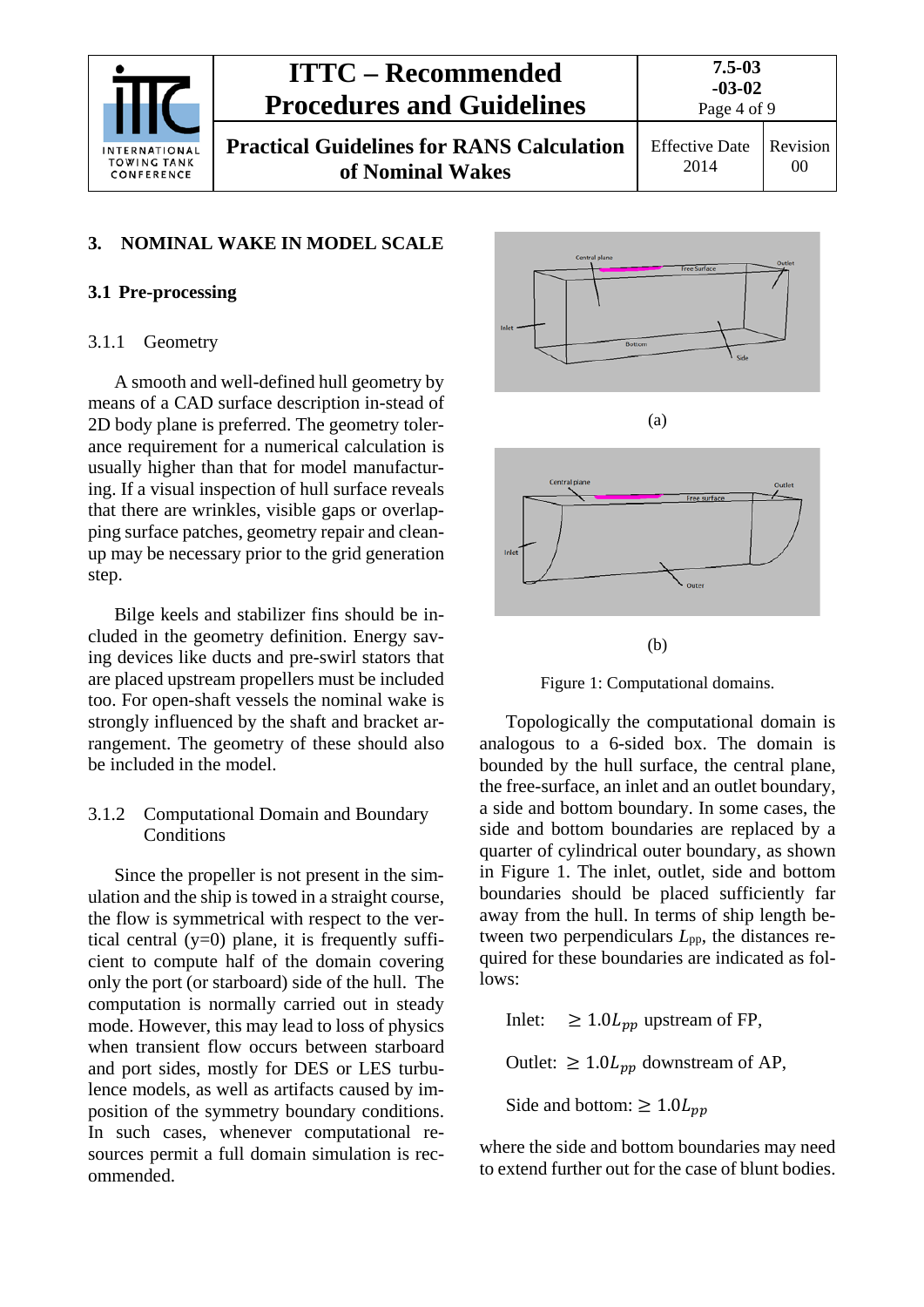|                                                          | <b>ITTC – Recommended</b><br><b>Procedures and Guidelines</b>        | $7.5 - 03$<br>$-03-02$<br>Page 5 of 9 |                |
|----------------------------------------------------------|----------------------------------------------------------------------|---------------------------------------|----------------|
| <b>INTERNATIONAL</b><br><b>TOWING TANK</b><br>CONFERENCE | <b>Practical Guidelines for RANS Calculation</b><br>of Nominal Wakes | <b>Effective Date</b><br>2014         | Revision<br>00 |

The most commonly imposed boundary conditions are given in [Table 1.](#page-4-1) Generally, a symmetry condition is also assumed for the free surface (see §3.2.1).

|  | Table 1: Boundary conditions |  |
|--|------------------------------|--|
|--|------------------------------|--|

<span id="page-4-1"></span>

| <b>Boundary</b> | <b>Condition</b>             |
|-----------------|------------------------------|
| Inlet           | Constant velocity and turbu- |
|                 | lence quantities             |
| Outlet          | Constant static pressure     |
| Hull            | No-slip wall                 |
| Central plane   | Symmetry                     |
| Top             | Symmetry                     |
| <b>Bottom</b>   | Symmetry                     |
| Side            | Symmetry                     |

#### <span id="page-4-0"></span>3.1.3 Grid Generation

General guidance on grid generation is provided in the ITTC guideline 7.5-03-02-03 Practical Guidelines for Ship CFD Applications. For wake calculation hexahedral grids are the preferred grid type. If tetrahedral grids have to be used, at least one should avoid having tetrahedral grids within the boundary layer. Instead, generate several layers of prism grids in the inner boundary layer.

To resolve the development of boundary layer along ship and the wake flow at the propeller location, it is necessary to ensure the quality of grid and that the grid is sufficiently refined in the stern region.

Starting from the aft-shoulder of the hull, the grid in the longitudinal direction should be progressively refined towards the propeller plane and the refinement continues some distance (e.g. half propeller diameter) downstream. If the RANS solver is able to handle hanging nodes or overlapping grids, it may be worthwhile to make a further grid refinement at the stern. An example of progressive stretching of hull surface grid in the longitudinal direction and a local refinement at the stern bilge are shown in Figure 2(a) and (b), respectively.



(a)



(b)

Figure 2: Example grid refinement at stern.

In the girth wise direction, enough grid nodes should be allocated in the region with rapid change of hull geometry, e.g. at the bilge. The grid lines growing out from the hull surface in the normal direction should be orthogonal to the girth wise grid lines as much as possible, as illustrated in Figure 3.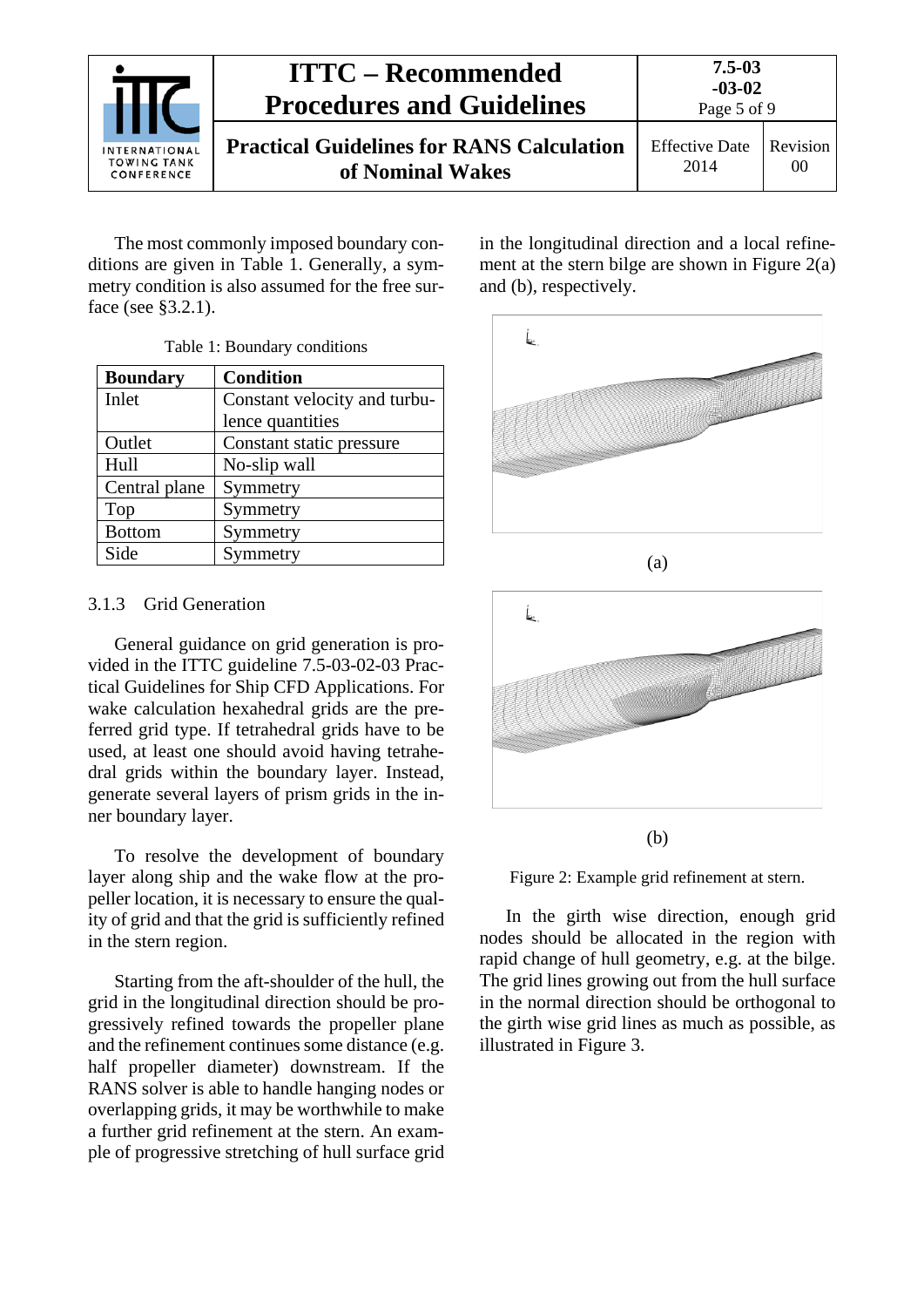





For grids in near-wall region, the number of grid nodes within the boundary layer is dependent on the turbulence model chosen and whether wall functions are used. If a wall-resolved turbulence model is adopted, the wall distance of the first grid point should be placed at  $y^+ < 1$ , with a growth ratio between two adjacent points no greater than 1.2. However, if a turbulence model using wall functions is adopted, the first grid node should not be placed in the viscous sub-layer. Instead, it should be placed well within the logarithmic layer of the boundary, namely in the range,  $30 < y^+ < 100$ .

Experience from the Gothenburg Workshop on Numerical Ship Hydrodynamics (Larsson et al. 2014) suggests that a 3~4 million grid on a half hull with a second order discretization scheme (without free surface effect included in the simulation) seems sufficient to make a good prediction of wake at model scale. For openshaft arrangements, however, the need to resolve the additional detail of the brackets and shaft and their corresponding wakes may well exceed 20 million grid points.

For full scale wake, the higher Reynolds number requires a higher level of grid stretching from the wall if the target is  $y^+ = 1$ . This results in extremely high aspect ratios for the near-wall

cells and a very large grid sizes. As a consequence, some solvers may encounter numerical instability or convergence problems due to extremely high stiffness in the system of equations. Under such circumstances, one may consider to use a turbulence model that employs wall functions and generate a relatively coarser grid for the near-wall region with  $y^+ > 30$ .

## <span id="page-5-0"></span>**3.2 Numerical Concerns**

In addition to the issues addressed in the general guide line 7.5-03-02-03 (2014), the following aspects should be considered.

<span id="page-5-1"></span>3.2.1 Free Surface and Sinkage and Trim Effects

The influence of the free surface and sinkage and trim on the flow at the propeller disc is normally assumed to be negligible for wake predictions for ships at low to moderate speeds. The common practice is to treat the free surface as a horizontal symmetry boundary, the ship model under such condition often being called a "double-body model". For high-speed vessels where the stern wave may have an influence on the wake, it is then necessary to determine the free surface location as part of the solution to the wake prediction. The dynamic sinkage and trim have to be determined, either directly in the simulation as part of the solution (involving at least a 2-DOF motion simulation), obtained from towing tank tests, or from a separate simulation with a potential flow code.

#### <span id="page-5-2"></span>3.2.2 Turbulence Model

Outcomes of the Gothenburg Workshop on Numerical Ship Hydrodynamics (Larsson et al. 2014) show that the turbulence model has a profound influence on the accuracy of local flow in stern region (under the condition that the other sources of errors, particularly the discretization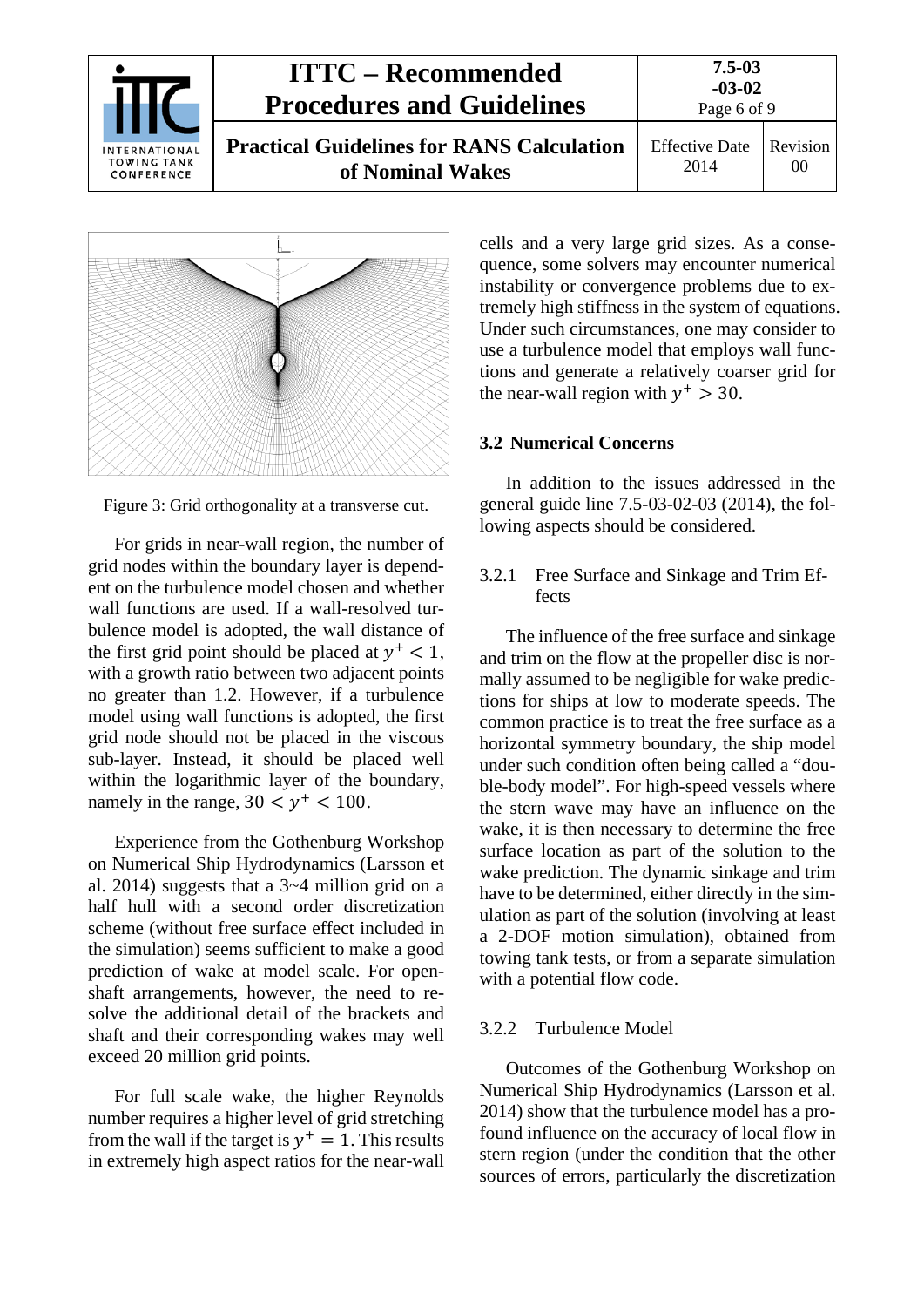|                                                   | <b>ITTC – Recommended</b><br><b>Procedures and Guidelines</b>        | $7.5 - 03$<br>$-03-02$<br>Page 7 of 9 |                |
|---------------------------------------------------|----------------------------------------------------------------------|---------------------------------------|----------------|
| INTERNATIONAL<br><b>TOWING TANK</b><br>CONFERENCE | <b>Practical Guidelines for RANS Calculation</b><br>of Nominal Wakes | <b>Effective Date</b><br>2014         | Revision<br>00 |

and iterative errors, have been kept sufficiently low or properly controlled). The wake predicted by advanced turbulence models like RSM (Reynolds Stress Model), EARSM (Explicit Algebraic RSM) or SST  $k - \omega$  with rotation correction show clearly better agreement with measured data than simpler turbulence models. This is particularly true for a full form ship where the developed bilge vortex with strong anisotropy on the Reynolds stresses significantly distorts the axial velocity at the propeller plane (appearing as a hook shaped wake isocontour). These models should be considered at the first hand whenever possible; with the other simpler isotropic eddy-viscosity models (two-, one- or zero-equation model) as the second choice.

At full scale the bilge vortex on full form ship becomes less pronounced and there is practically no bilge vortex distortion (hook shape) present at propeller disc, the difference in the predicted wake pattern between the advanced turbulence models and linear eddy viscosity models tends to decrease, so there is a wider freedom in choosing turbulence models. On the other hand, one has to bear in mind that existing turbulence models are not sufficiently validated against full scale wake data yet.

#### <span id="page-6-0"></span>3.2.3 Discretization Scheme

Any form of first order spatial discretization terms is to be avoided in a wake prediction. The second order upwind scheme is recommended. Discretization schemes higher than second order are also available in some RANS solvers and they provide better accuracy, yet at the price of longer computing time and solution instability.

#### <span id="page-6-1"></span>3.2.4 Convergence

The convergence level of solutions can be assessed by monitoring the change of a few variables with the number of iterations, for example, the change of residuals. A common convergence criterion is "the decrease of scaled residuals by at least three orders of magnitude from their initial values". Very often, the convergence is not solely judged by the residuals. The iterative history of an integrated quantity like total resistance or a local flow variable near the stern is also very useful information on judging the convergence of solution.

## <span id="page-6-2"></span>**3.3 Post-processing**

It is highly recommended that computational results are presented in accordance with the terminology and format proposed in the ITTC recommended procedures and guideline 7.5-02-03- 02.4 (2011), "Nominal Wake Measurement by a 5-Hole Pitot Tube".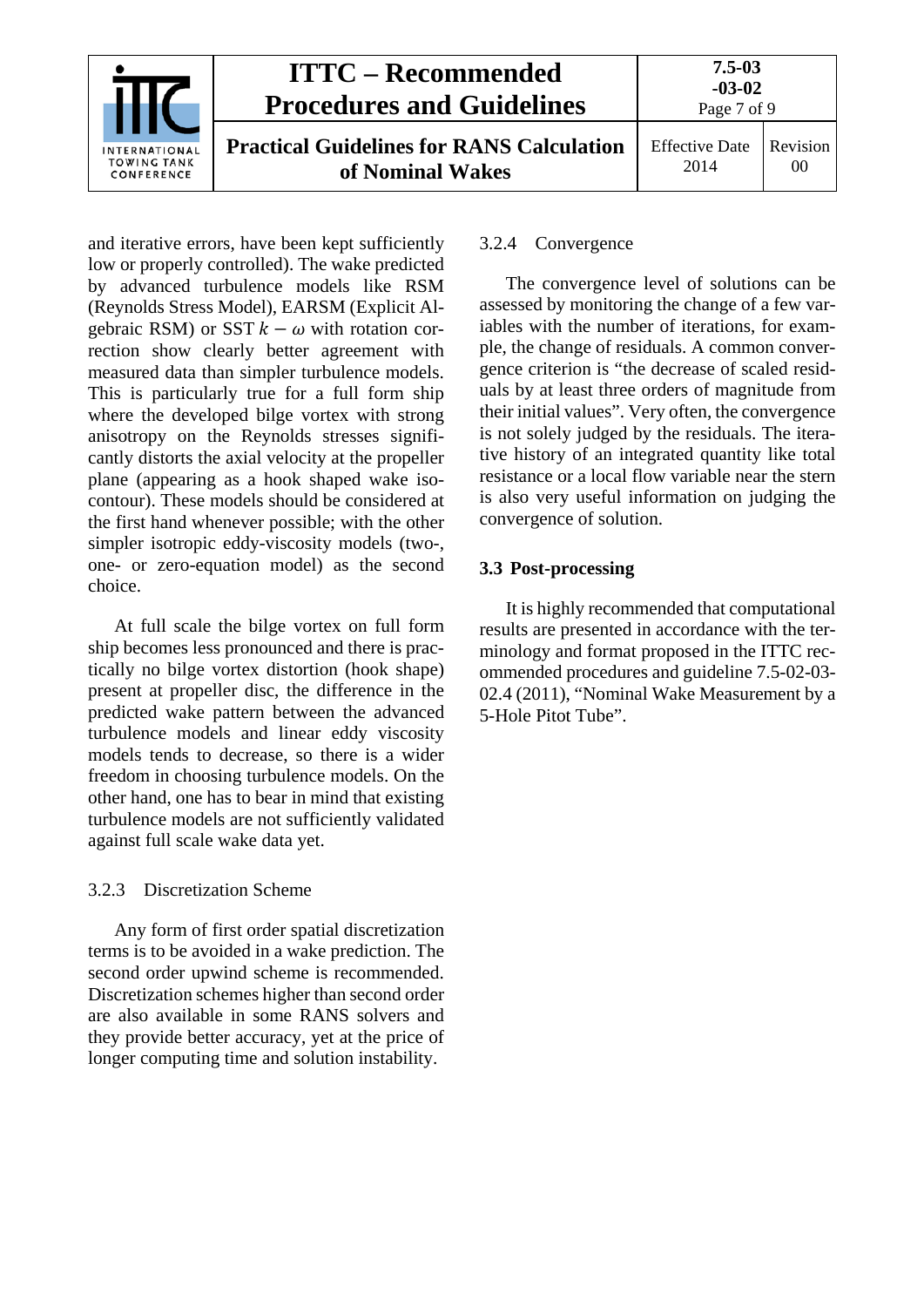



<span id="page-7-0"></span>Figure 4: Iso-contours of wake fraction and transverse velocity vectors

| r/R=0.600000                  |             |         |         |              |            |         |                                           |  |
|-------------------------------|-------------|---------|---------|--------------|------------|---------|-------------------------------------------|--|
| ф                             | V/VO        | Va/VO   | Vtr/VO  | Vt/VO        | Vr/VO      | w       | wa                                        |  |
| o                             | 0.41326     | 0.40808 | 0.0652  | 0.000002     | $-0.0652$  | 0.58674 | 0.59192                                   |  |
| 15                            | 0.48441     | 0.48278 | 0.03969 | 0.018818     | $-0.03494$ | 0.51559 | 0.51722                                   |  |
| 30                            | 0.59602     | 0.59353 | 0.05439 | 0.053711     | 0.008563   | 0.40398 | 0.40647                                   |  |
| 45                            | 0.6832      | 0.67763 | 0.0871  | 0.084295     | 0.021929   | 0.3168  | 0.32237                                   |  |
| 60                            | 0.74713     | 0.73998 | 0.1031  | 0.10228      | 0.012953   | 0.25287 | 0.26002                                   |  |
| 75                            | 0.79685     | 0.78949 | 0.1081  | 0.107959     | $-0.00557$ | 0.20315 | 0.21052                                   |  |
| 90                            | 0.82886     | 0.82213 | 0.10536 | 0.102191     | $-0.02564$ | 0.17114 | 0.17787                                   |  |
| 105                           | 0.83831     | 0.83262 | 0.09756 | 0.087656     | $-0.04282$ | 0.16169 | 0.16739                                   |  |
| 120                           | 0.82892     | 0.82428 | 0.08757 | 0.068023     | $-0.05515$ | 0.17108 | 0.17572                                   |  |
| 135                           | 0.80682     | 0.80302 | 0.07825 | 0.047606     | $-0.06211$ | 0.19318 | 0.19699                                   |  |
| 150                           | 0.77453     | 0.77153 | 0.06806 | 0.027697     | $-0.06217$ | 0.22547 | 0.22847                                   |  |
| 165                           | 0.74588     | 0.74353 | 0.05923 | 0.011253     | $-0.05815$ | 0.25412 | 0.25647                                   |  |
| 180                           | 0.73091     | 0.72878 | 0.05565 | $-2.9E - 05$ | $-0.05565$ | 0.2691  | 0.27122                                   |  |
| 195                           | 0.74592     | 0.74356 | 0.05929 | $-0.01127$   | $-0.05821$ | 0.25408 | 0.25644                                   |  |
| 210                           | 0.77458     | 0.77158 | 0.06809 | $-0.02767$   | $-0.06222$ | 0.22542 | 0.22842                                   |  |
| 225                           | 0.80686     | 0.80306 | 0.07825 | $-0.04758$   | $-0.06213$ | 0.19314 | 0.19694                                   |  |
| 240                           | 0.82894     | 0.82431 | 0.08755 | $-0.068$     | $-0.05515$ | 0.17106 | 0.17569                                   |  |
| 255                           | 0.83832     | 0.83262 | 0.09754 | $-0.08764$   | $-0.04282$ | 0.16168 | 0.16738                                   |  |
| 270                           | 0.82885     | 0.82213 | 0.10534 | $-0.10218$   | $-0.02563$ | 0.17115 | 0.17787                                   |  |
| 285                           | 0.79684     | 0.78948 | 0.10808 | $-0.10794$   | $-0.00557$ | 0.20316 | 0.21053                                   |  |
| 300                           | 0.74712     | 0.73997 | 0.10308 | $-0.10226$   | 0.012961   | 0.25288 | 0.26003                                   |  |
| 315                           | 0.68318     | 0.67761 | 0.08709 | $-0.08428$   | 0.021937   | 0.31682 | 0.32239                                   |  |
| 330                           | 0.59599     | 0.5935  | 0.05438 | $-0.0537$    | 0.008573   | 0.40401 | 0.4065                                    |  |
| 345                           | 0.48438     | 0.48275 | 0.03967 | $-0.01881$   | $-0.03493$ | 0.51562 | 0.51725                                   |  |
| 1.0                           | $= 32.0$ mm |         |         |              |            |         |                                           |  |
| 0.9                           |             |         |         |              |            |         | 48.5 mm<br>53.4 mm<br>$4.1$ mm<br>77.6 mm |  |
| 0.8                           |             |         |         |              |            |         | 85.4 mm<br>96.1 mm<br>106.8 mm            |  |
| 0.7<br>O.6                    |             |         |         |              |            |         | 135.9 mm                                  |  |
| etal wake fraction w/-<br>0.5 |             |         |         |              |            |         |                                           |  |
| 0.4<br>0.3                    |             |         |         |              |            |         |                                           |  |
| 0.2                           |             |         |         |              |            |         |                                           |  |

<span id="page-7-1"></span>Figure 5: Wake components in tabular form (a, top), and plotted against peripheral angles (b, bottom).

Angle of position **ó** l<sup>o</sup>l

Following this guideline, the wake fields are expressed by the axial  $(V_x)$ , radial  $(V_r)$  and tangential  $(V_t)$  velocity component at the propeller plane. Note that all these components are normalized by the free stream velocity (or the towing speed). The results are usually presented as:

Contour plot of iso-lines of wake fraction  $(1 V_r$ ), including two circles to mark the radius of propeller hub and propeller tip, e.g. [Fig](#page-7-0)[ure 4.](#page-7-0)